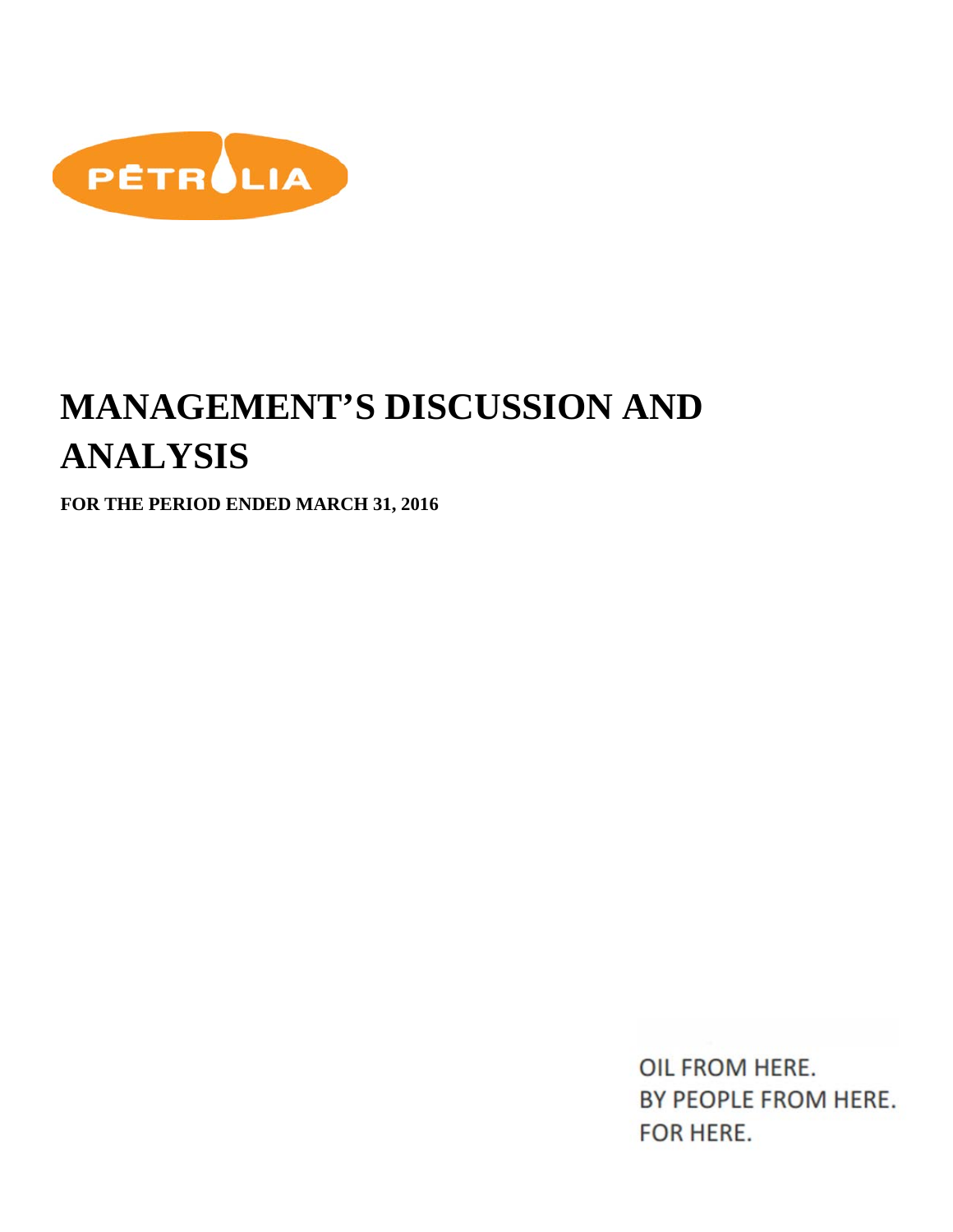This management's discussion and analysis ("MD&A") covers the period from January 1, 2016 to March 31, 2016.

This MD&A was approved by the Board of Directors on May 25, 2016.

It presents the view of management on current Company activities and is accompanied by the financial results as at March 31, 2016. It may also cite significant events that occurred after March 31, 2016 and provides an overview of the activities planned for the months ahead.

In this MD&A, the reporting currency is the Canadian dollar (C\$) and all amounts are presented in Canadian dollars.

## **1. DATE**

The effective date of this MD&A for the period ended March 31, 2016 is May 25, 2016.

## **2. HIGHLIGHTS**

- On January 25, 2016, Pétrolia announced it took the third spot in the Oil & Gas sector ranking of the 2016 TSX Venture 50™, which honours top performers that have shown superior results in key measures of market performance. The 2016 TSX Venture 50 ranking is composed of ten companies from five industry sectors selected based on three equally weighted criteria: market capitalization growth, share price appreciation, trading volume and analyst coverage.
- On February 15, 2016, Pétrolia held a press conference in Québec City to refute a number of comments by the Premier of Québec and provide significant clarifications as to the nature of the Anticosti Island oil and gas exploration agreements. The full version of the statement can be found [here](http://petrolia-inc.com/mod/file/BlogFichier/e46de7e1bcaaced9a54f1e9d0d2f800d.pdf) (in French).
- On March 1, 2016, Pétrolia announced that Albert Wildgen had stepped down from the Company's Board of Directors.
- On March 9, 2016, the management of Pétrolia met with the Premier of Québec to discuss hydrocarbon exploration on Anticosti Island. During the meeting, the Premier confirmed, in particular, that the project agreements will be upheld. Once the certificate of authorization has been obtained, the exploration work set out in the agreements, comprising the three oil wells to be drilled with hydraulic fracking, will be performed in 2016 and 2017.
- On April 7, 2016, Pétrolia issued a press release in reaction to the launch of the Québec Energy Policy, noting that its guidelines are consistent with the action plan unveiled in May 2014 which maps out a fully transparent, step-by-step approach for the government's hydrocarbon development endeavours.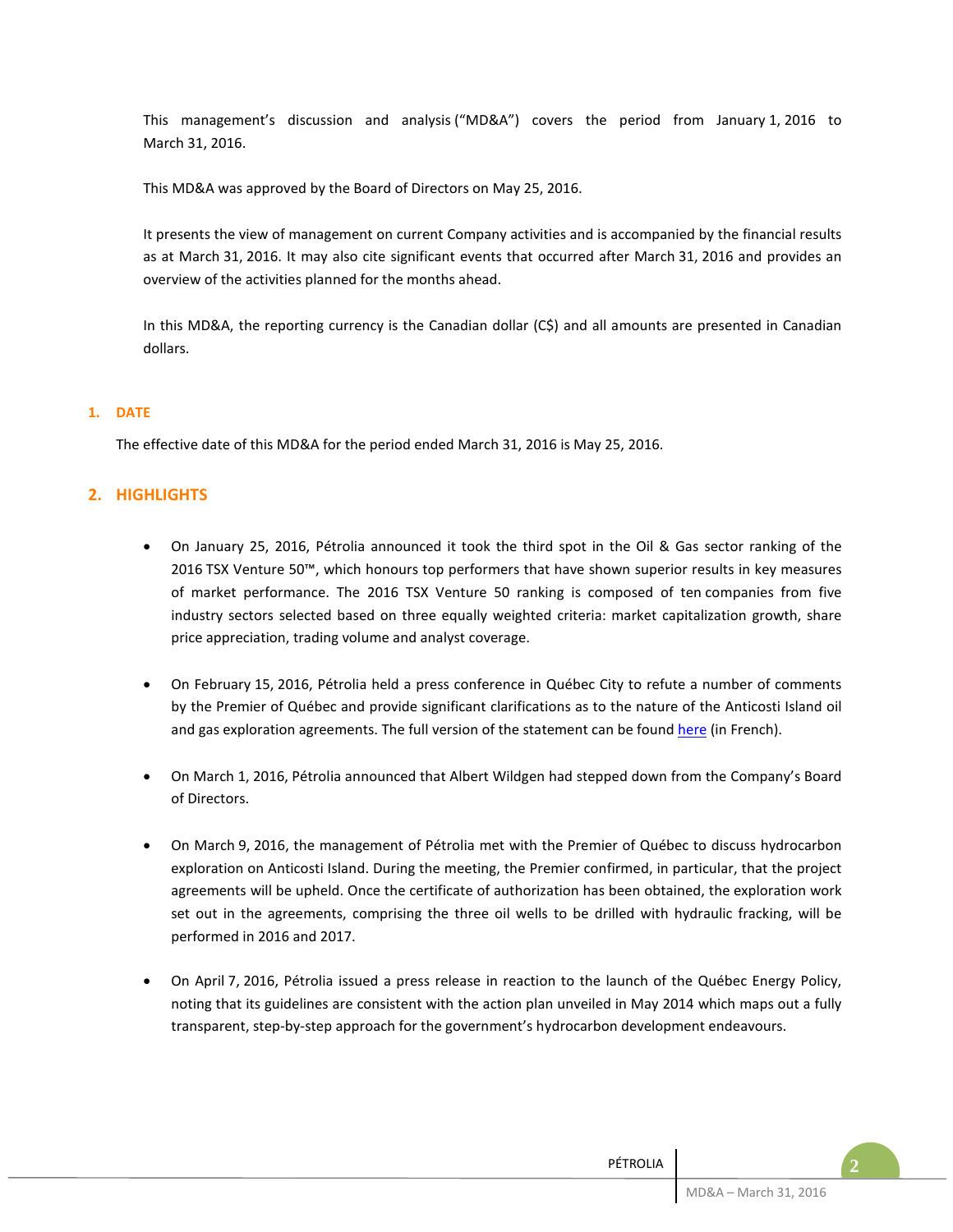- On April 29, 2016, the Geological Survey of Canada released a research paper on Anticosti. The paper entitled, *Geological characteristics and petroleum resource assessment of the Macasty Formation, Anticosti Island, Quebec, Canada*, corroborates the oil potential of Anticosti Island. Researchers Z. Chen, D. Lavoie, C. Jiang, M.J. Duchesne and M. Malo conducted the first independent assessment of the hydrocarbon potential of the Macasty Formation on Anticosti Island. The petroleum and gas resource assessment performed by the Geological Survey of Canada corroborates the figures released in the assessments by Sproule Associates commissioned by Pétrolia in 2011 and by Anticosti Hydrocarbons L.P. in 2015. Their assessment indicated a significant volume of in-place resources, consisting of oil, with a best estimate of P50 or 32.3 billion barrels of oil (BBO), a maximum (P5) of 55.4 BBO and a minimum (P95) 17.1 BBO, and of natural gas, with a best estimate or P50 of 52.4 trillion cubic feet (TCF), a maximum (P5) of 85.2 TCF and a minimum (P95) of 29.0 TCF. In addition, based on these results, a ratio of 78% oil to 22% gas is proposed as in-place resource on the island. Lastly, the Geological Survey of Canada's results further indicate that the locations for the three horizontal wells to be drilled in summer 2016 on Anticosti Island to demonstrate the production potential of the Macasty Formation are in a favourable geologic setting for liquid and gaseous hydrocarbon production.
- On May 13, 2016, Pétrolia announced that, provided it obtains the necessary licences and authorizations, the 2016 drilling campaign on Anticosti Island will begin in June. The Board of Directors of Anticosti Hydrocarbons L.P. decided do the drilling, per se, in summer 2016 and hydraulic fracking and production testing in summer 2017. With this decision, which was not provided for in the initial contracts, the production testing period will extend beyond hydraulic fracking. In addition, extending the production testing period will result in more refined analysis on well production data.
- On May 18, 2016, Pétrolia announced long-term production testing on the Haldimand 4 well has begun.

#### **3. COMPANY'S INCORPORATION AND MISSION**

Incorporated under Part IA of the Québec *Companies Act* and governed by the provisions of the Québec *Business Corporations Act*, Pétrolia is an oil and gas exploration company. It has been listed on the TSX Venture Exchange since February 16, 2005, under the symbol PEA.

The Company's oil and gas properties are in the exploration stage, and the Company's long-term profitability depends in part on the costs and success of the exploration programs and subsequent development. The Company has yet to determine whether its properties contain economically feasible reserves.

The Company is primarily engaged in exploration and development under oil and gas exploration licences. In pursuing its objectives, the Company is required to enter into partnership agreements specific to the oil and gas industry.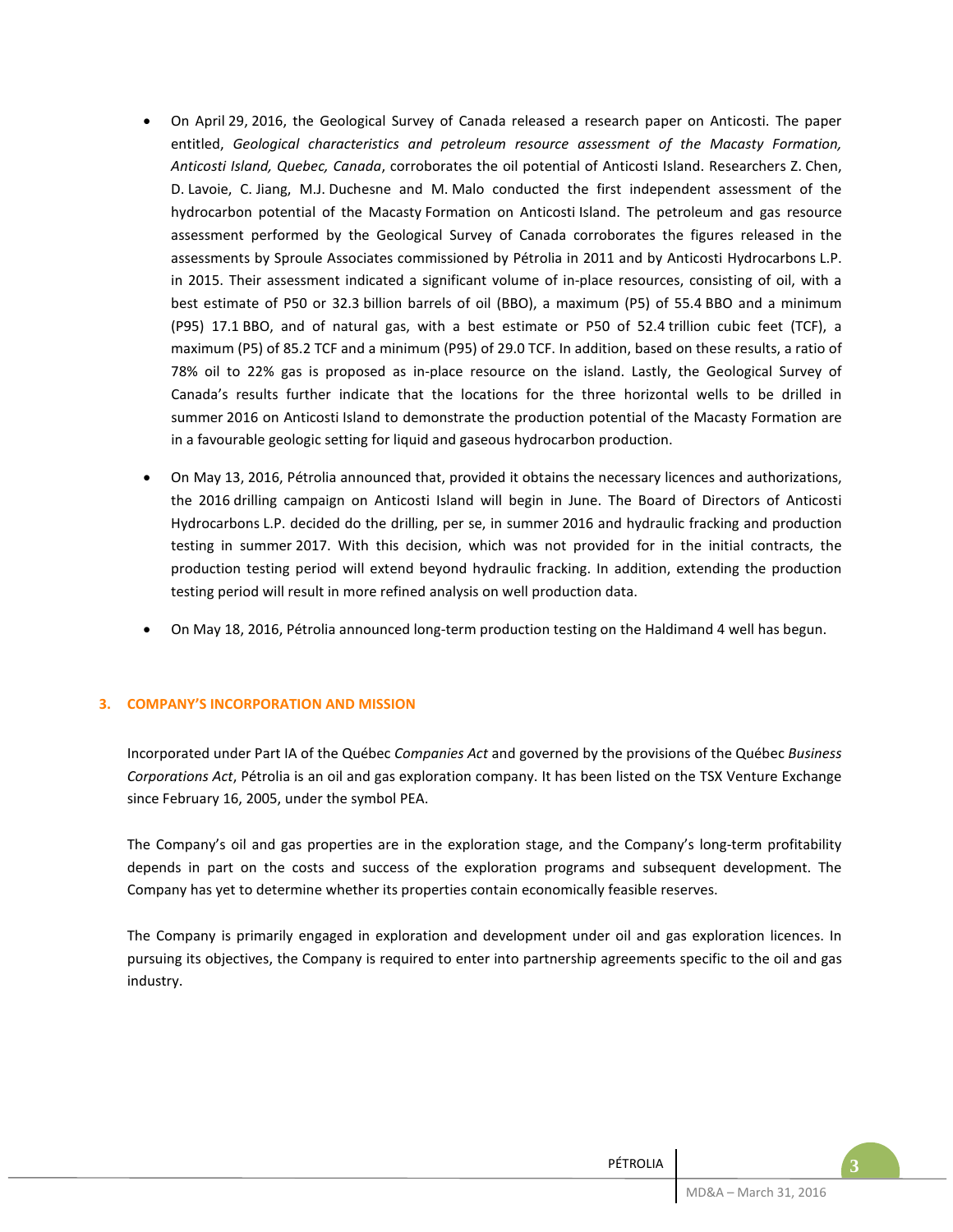#### **4. FORWARD-LOOKING STATEMENTS**

Some of the statements made in this MD&A may constitute forward-looking statements. Such statements relate to future events or future economic results anticipated by Pétrolia and are therefore subject to known and unknown risks, uncertainties and other factors which may cause actual results, performance and achievements to differ from those expressed or implied by such statements. The difference from actual events or results could be material. Accordingly, a decision to invest in Pétrolia's shares should at no time be based on these forward-looking statements. Pétrolia disclaims any intention or obligation to update these forward-looking statements.

#### **5. STRATEGIC OBJECTIVES AND PLANS**

The Company aims to discover marketable oil resources and put them into production as quickly as possible, with a view to ensuring profitability. The Company pursues this objective while ensuring its operations meet personal safety standards and factor in environmental and social impacts.

Pétrolia achieves this objective by securing promising licences and associating with partners with the necessary technical and financial expertise. The Company drills wells on the basis of scientific expertise and employs leading drilling techniques in accordance with industry best practices. Occupational and community health and safety are key concerns for the Company in the planning and performance of exploration work. Special attention is also paid to local community and business relationships, as well as environmental protection.

Pétrolia is a responsible Québec oil company with the goal of producing oil in Québec.

#### **6. TERRITORIES UNDER LICENCE AND PARTNERSHIPS**

Pétrolia holds licences for and interests in an area of over 16,475.85 square kilometres ("km<sup>2</sup>"), amounting to nearly 23% of Québec's territory under licence. Located in Eastern Québec, these areas are largely known for their oil potential. Pétrolia's territories under licence also offer the potential of discovering natural gas possibly containing liquid natural gas.

There are four partnership agreements covering portions of the Company's territories under licence:

- A partnership agreement in respect of 38 exploration licences (6,195 km²) on Anticosti Island was entered into on March 31, 2014 between Ressources Québec (35%), Pétrolia Inc. (21.7%), Saint-Aubin E&P (Québec) inc. (21.7%) and Corridor Resources Inc. (21.7%). This limited partnership is named Anticosti Hydrocarbons L.P.
- On the Gaspé licences, Pétrolia and Québénergie each hold a 50% interest in each of the 13 licences, covering a total area of approximately 2,500 km².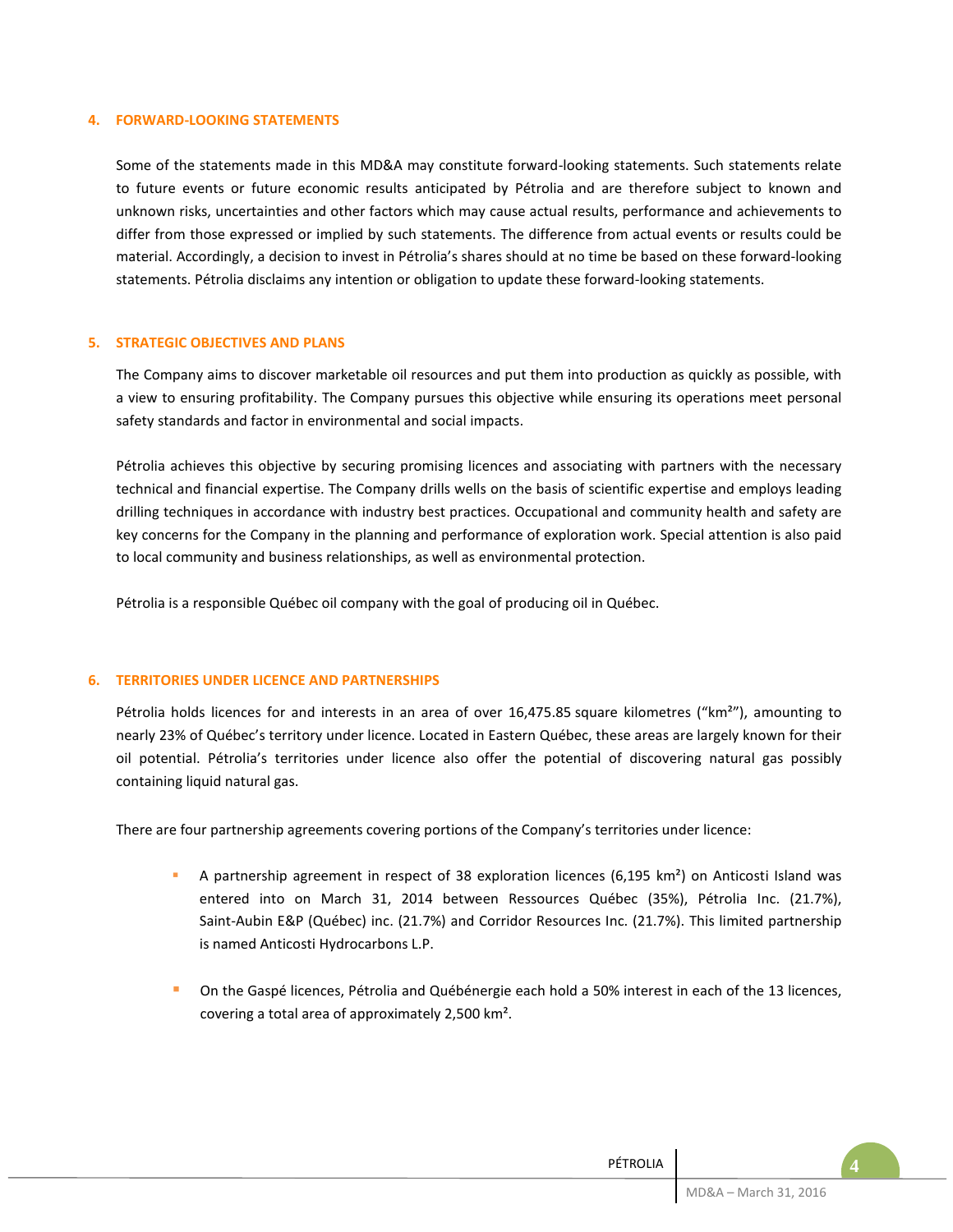- On the Baie-des-Chaleurs–Matapédia and Restigouche licences, Pétrolia and Saint-Aubin Énergie S.A.S. (a subsidiary of Maurel & Prom and Maurel & Prom International) each hold a 50% interest in 13 licences that cover an area of over 1,800 km².
- The interests in the four Bourque licences are as follows: Pétrolia 89.91%; TUGLIQ Energy 5.29%; and Ressources Québec – 4.80%.
- **The remaining licence blocks are wholly owned by Pétrolia.**

The following map plots the locations of the licences held by Pétrolia and its partners.



## **7. PROJECTS, WORK PROGRAMS AND OUTLOOK**

# **Haldimand project (Gaspé Block)**

# **Background**

• Discovered in 2006, Haldimand is a conventional deposit located in the York River Formation, which consists of naturally fractured sandstone. An independent assessment by Sproule Associates Limited in 2010 placed the best estimate of the oil initially in place (P50) at 69.7 million barrels and the recoverable (contingent) portion of that volume at 7.7 million barrels.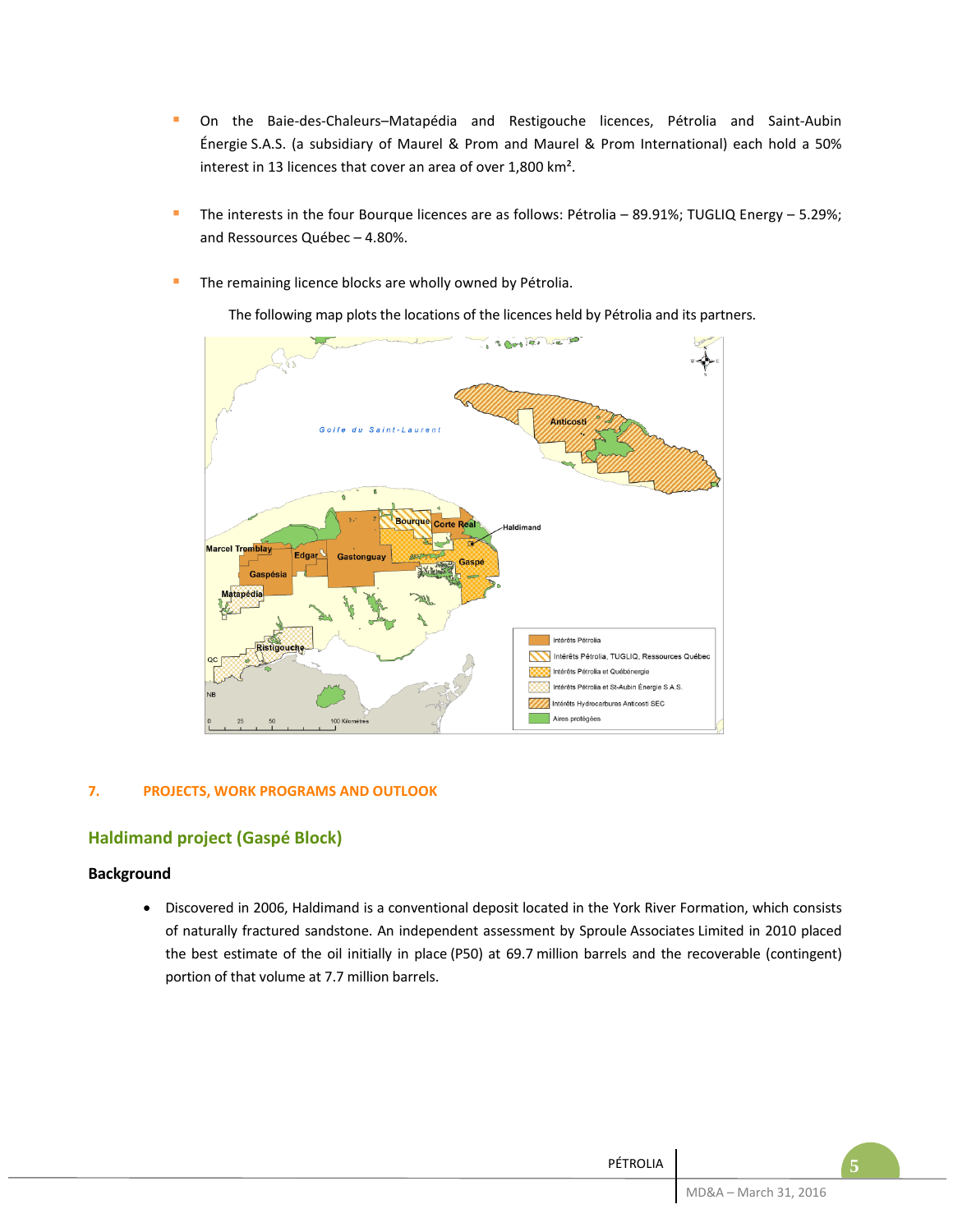## **Pumping, cleaning and preparing the production test**

• On January 6, 2016, Pétrolia confirmed that well cleanup operations had been completed at Haldimand 4, leading to a significant improvement in well production. These operations have been performed without any health, safety or environmental incident. These operations, which took place between November 18 and December 20, 2015, involved successive phases of well cleaning with nitrogen, then acid and a final nitrogen cleanup. A natural oil runoff period followed during which the well produced up to 59.8 barrels (9.5 m<sup>3</sup>) of crude oil per day with an average of 43.5 barrels (6.9 m<sup>3</sup>) per day. A total of 360 barrels (57.2 m<sup>3</sup>) of crude were produced in a little more than eight days between December 12 and 20, 2015. This average production of 43.5 barrels (6.9 m<sup>3</sup>) per day compares favourably with the 13.8 barrels (2.19  $m<sup>3</sup>$ ) per day observed immediately before the well cleanup, which validates the effectiveness of these operations. Pétrolia began a 240-day long-term production test in May 2016.

## **Social acceptability**

- On March 10, 2016, Pétrolia gave a presentation to the Gaspé Citizen Committee on the completion process and long-term production testing.
- On May 5, 2016, Pétrolia presented the Emergency Measures Plan to the Gaspé Citizen Committee as well as additional information regarding the long-term production test to ensure the information was communicated effectively to the community.
- The meeting minutes are available [here](http://cstph.net/) (in French).

# **Anticosti project**

## **Background**

- The main goal of the Anticosti project is to develop the hydrocarbon source rock contained in the Macasty Formation and determine whether this type of deposit can be developed economically. According to Sproule Associates Limited, the best estimate (P50) of the undiscovered total petroleum initially-in-place volume amounted to 33.9 billion barrels. That estimate was based on the information available on June 1, 2011 for the 38 licences held by Anticosti Hydrocarbons L.P.
- An agreement was entered into on March 31, 2014 between Pétrolia and its partners and covers 38 licences on Anticosti Island:



• Anticosti Hydrocarbons L.P. is managed by a five-member Board of Directors comprising one member representing each of the partners and an independent director, Mr. Kjell Pedersen.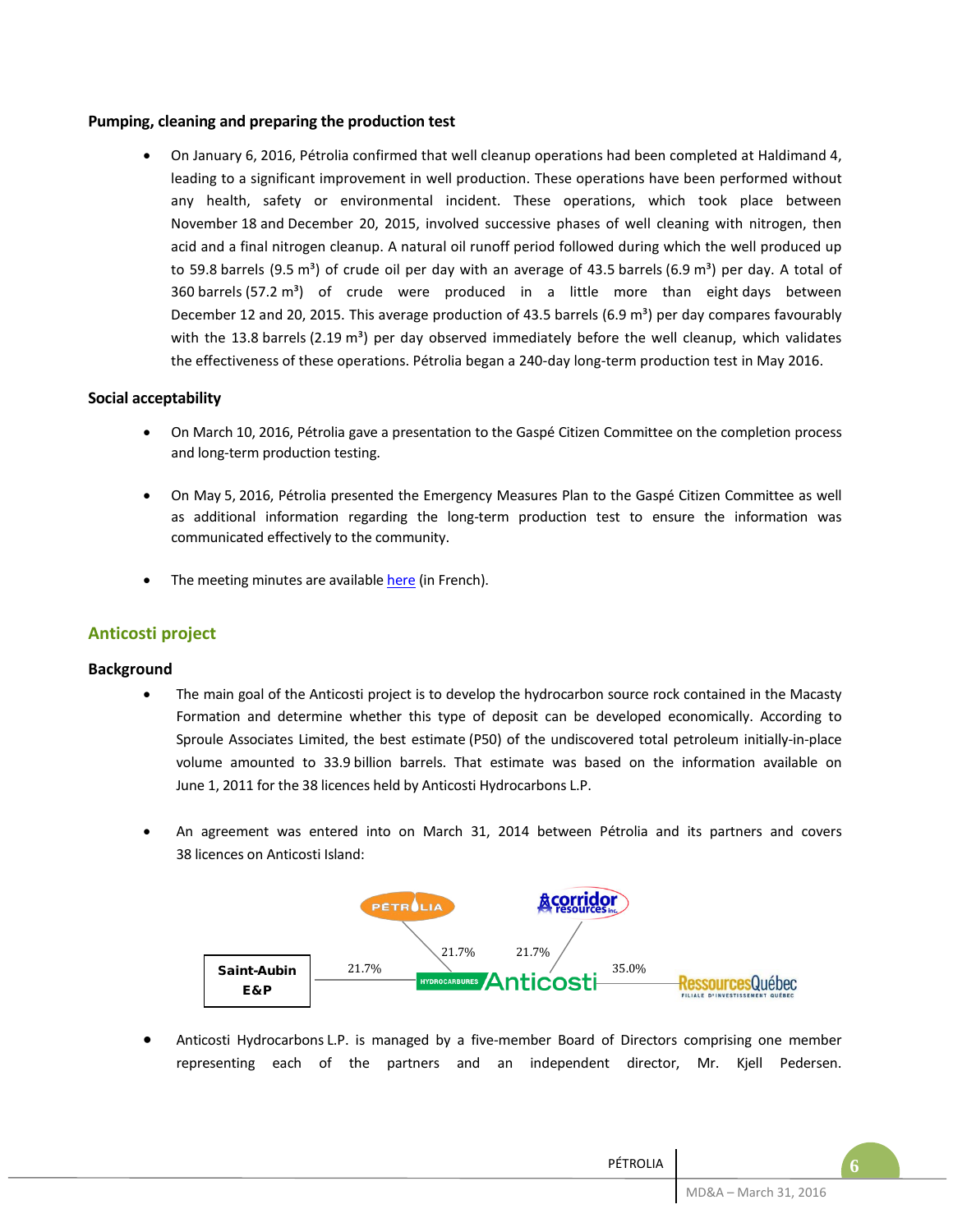Saint-Aubin E&P and Ressources Québec will assume the cost of the first two exploration program phases up to a maximum of \$100 million:



• Pétrolia Anticosti inc., a wholly owned subsidiary of Pétrolia, was appointed operator of limited partnership Anticosti Hydrocarbons L.P.

## **Completed and scheduled work**

## **First phase:**

• 2014 and 2015:

Stratigraphic testing was carried out using four mining drills equipped with oil drilling safety devices.

These surveys enabled the extraction of boring cores from the Macasty Formation and were used, in particular, to identify the best locations for the oil wells to be drilled in 2016.

• 2016 and 2017: During the campaign, three horizontal wells will be drilled with fracking;

Planning is underway for drilling work to begin in June 2016.

Costs for this initial phase are expected to total between \$55 million and \$60 million, of which 56.7% will be borne by Ressources Québec and 43.3% by Saint-Aubin E&P. As at March 31, 2016, exploration expenses incurred on the property amounted to \$23,413,384.

Based on Phase I results and a green light from Anticosti Hydrocarbons L.P.'s Board of Directors, a second phase will follow subsequent to the exploration work completed from 2014 to 2017.

#### **Second phase:**

• Following the exploration work completed in the first phase, horizontal oil wells will be drilled with fracking.

Under the current agreements, the first \$40 million–\$45 million of costs will be borne by Ressources Québec (56.7%) and Saint-Aubin E&P (43.3%). Following \$100 million in incurred exploration expenses borne by contributions from Ressources Québec and Saint-Aubin E&P, subsequent costs will be assumed according to the four limited partners' proportionate interests.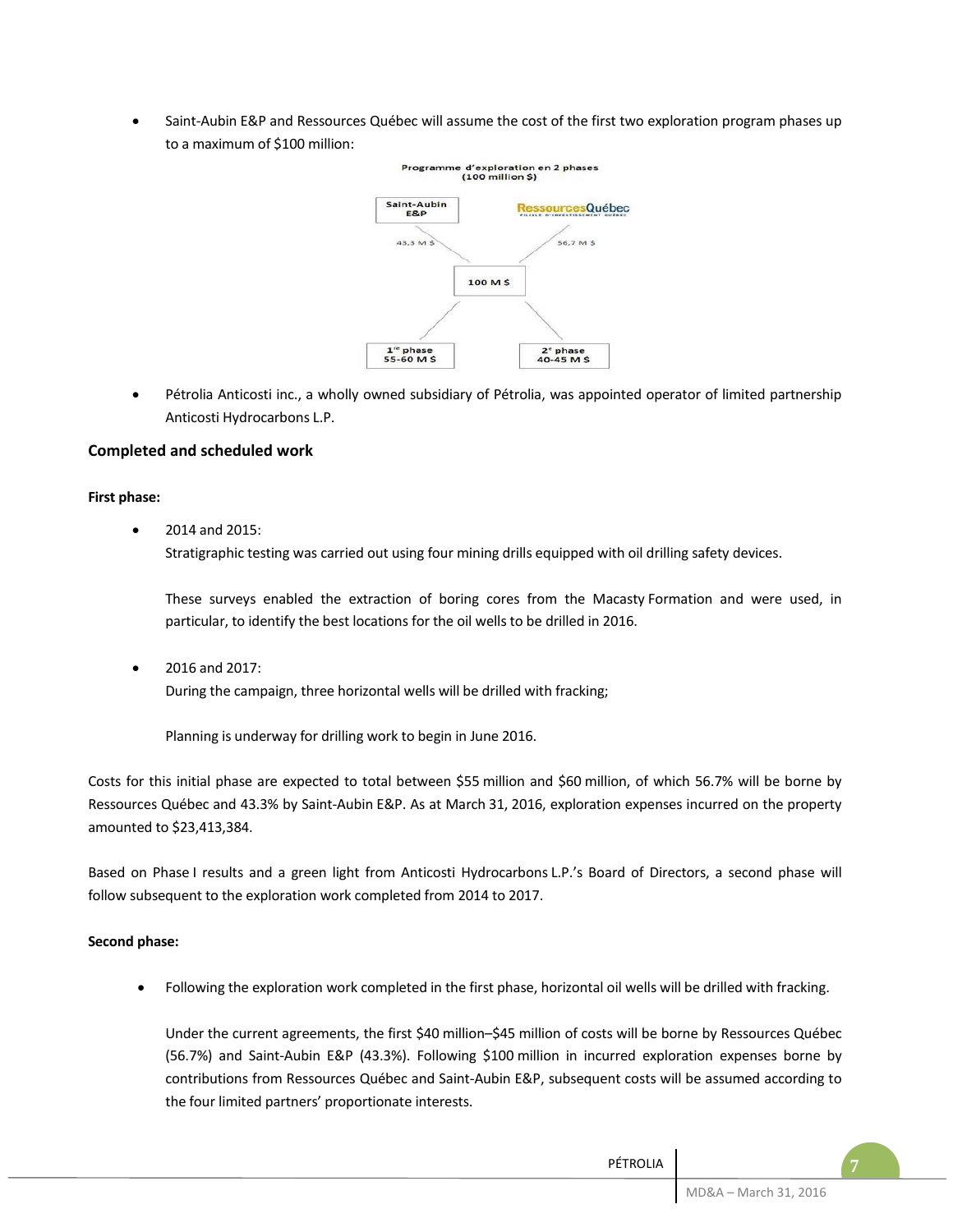## **Planned exploration work for 2016**

• Since the end of the stratigraphic drilling campaign completed in fall 2015, our team is busy planning the three horizontal wells to be drilled with fracking. Drilling will be begin in June 2016.

## **Application for a certificate of authorization**

• On February 8, 2016, Anticosti Hydrocarbons filed an application for a certificate of authorization from the Ministère du Développement durable, de l'Environnement et de la Lutte contre les changements climatiques (MDDELCC) for the drilling of three horizontal oil exploration wells with hydraulic fracking. This application is currently under being reviewed according to the objective and specific criteria set out in a regulatory framework adopted by the government between 2013 and 2015.

## **Assessment of social acceptability**

- On January 28, 2016, Pétrolia Anticosti organized a public consultation on Anticosti Island, during which it discussed in detail the project for drilling three horizontal exploration wells with fracking. The event was attended by nearly 18% of the local population. During the question period, attendees had the chance to speak openly and ask their questions on the subject. The municipality and to the MDDELCC were provided with copies of the consultation report, which is availabl[e here](http://hydrocarbures-anticosti.com/mod/file/BlogFichier/45c48cce2e2d7fbdea1afc51c7c6ad26.pdf) (in French).
- On April 21, 2016, as part of Anticosti Hydrocarbons' buy loyal policy, Pétrolia Anticosti travelled to Havre-Saint-Pierre to present a list of goods and services required by Pétrolia Anticosti to local businesses. In total, some 18 businesses were in attendance to learn of our needs and pitch their services.
- On May 2, 2016, the Anticosti project was presented to the Sept-Îles town council at the mayor's invitation. The objective was to inform the mayor and councillors of the various aspects of the Anticosti project and answer any remaining questions.
- Every month, Pétrolia fields questions and queries from the vigilance and intervention centre for petroleum issues on Anticosti, a citizen committee known by its French acronym, CVIEPA. Follow-ups are carried out periodically.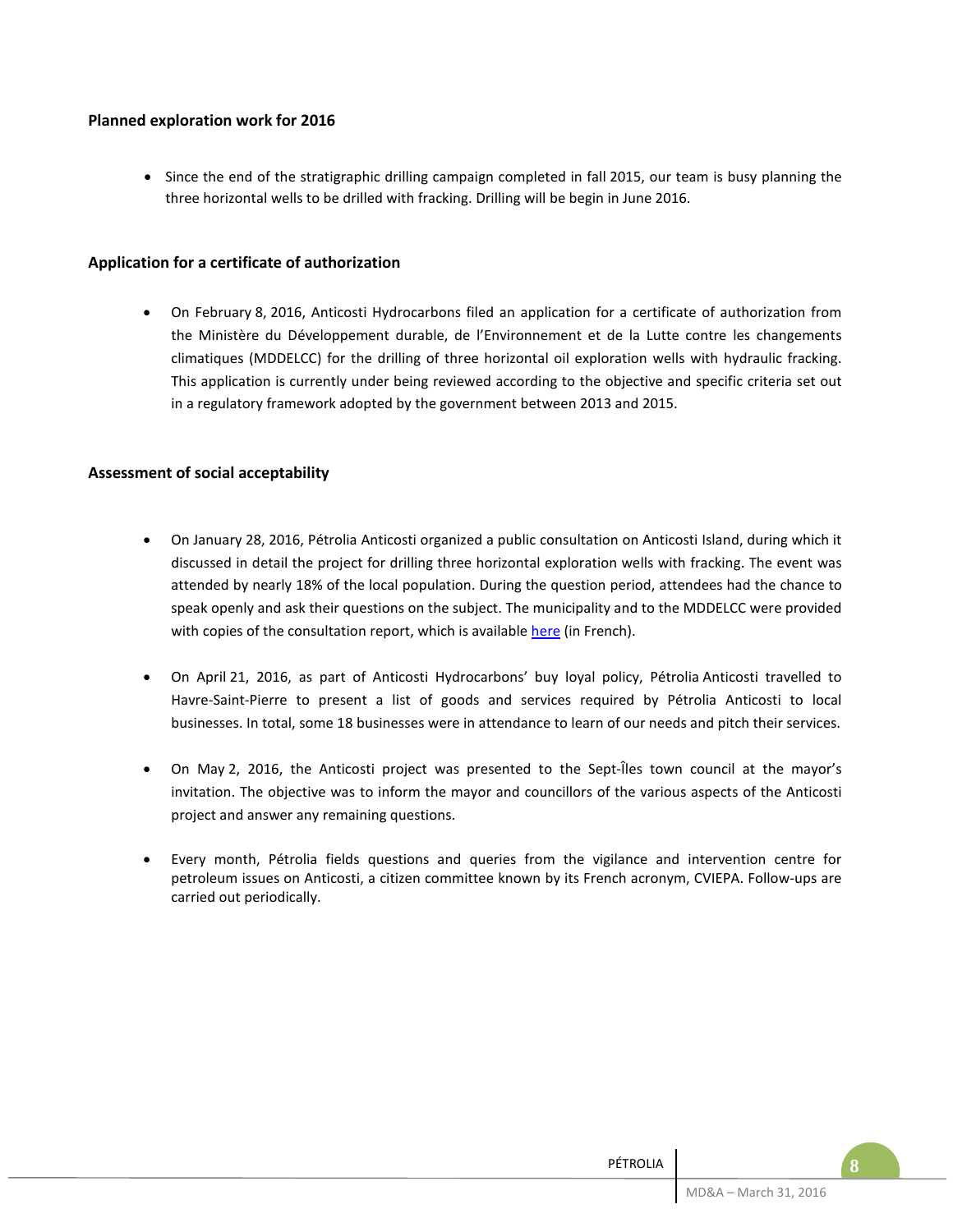# **Bourque project**

## **Background**

- The Bourque Project is located in a non-urbanized area, about 30 km east of the town of Murdochville.
- When the Bourque 1 and Bourque 2 wells were drilled in 2012, samples of wet natural gas (containing up to 20% natural gas liquids and condensates) were taken from the Forillon Formation. The presence of gas liquids and condensates adds significant commercial value to the Bourque discovery. The discovery of this type of deposit adds value to Pétrolia's licences in the Gaspé Peninsula where similar geological conditions exist and are conducive to new discoveries.
- The drilling of Bourque 1 and 2 wells and the 3D seismic interpretation revealed four geological prospects in the Forillon Formation for which Sproule Associates Limited provided an estimate of the resources initially in place. Based on information available as at March 31, 2013, Sproule estimated the undiscovered gas volume initially in place at over 1 trillion cubic feet (one thousand billion).

## **Partnership**

- TUGLIQ Energy and Pétrolia have joined forces to promote economic development in the Côte-Nord region. At a press conference in Sept-Îles, Pétrolia announced, on November 19, 2014, the signing of an exclusive agreement with TUGLIQ Energy to distribute gas produced under its Bourque licences in Gaspésie. The Gaspésie authorities are backing this project which is located midway between Murdochville and Grande-Vallée. The agreement could therefore provide TUGLIQ Energy with the natural resources it needs to supply its industrial clients in the Côte-Nord and Nord-du-Québec regions.
- A partnership was formed by the Company, Ressources Québec and TUGLIQ Energy for the investments made by Ressources Québec and TUGLIQ Energy in the Bourque property. For the purposes of this transaction, the value of the Bourque property was based on expenses incurred by the Company in the amount of \$21.9 million. Ressources Québec invested \$918,200 in the partnership in consideration for a 4.80% interest in the Company's licences for the Bourque property, while TUGLIQ Energy acquired a 5.29% interest in the same licences in consideration for its investment of \$1,350,000. The Company has also invested \$1,350,000 in the partnership (see press release of November 4, 2015), which gives it an 89.91% interest in the partnership.
- The proceeds from these investments were spent in part by the Company in 2015, and the remaining amount will be spent in 2016 in connection with the Bourque exploration program which includes a re-entry of Bourque 1 well and the drilling of a third well.

# **Social acceptability**

• Building on social acceptability locally, in the region and across Québec, the project is supported by numerous influential politicians, such as the Premier of Québec, the Québec Minister of Energy, the Mayor of Gaspé and the Warden of the Côte-de-Gaspé RCM where the project takes place.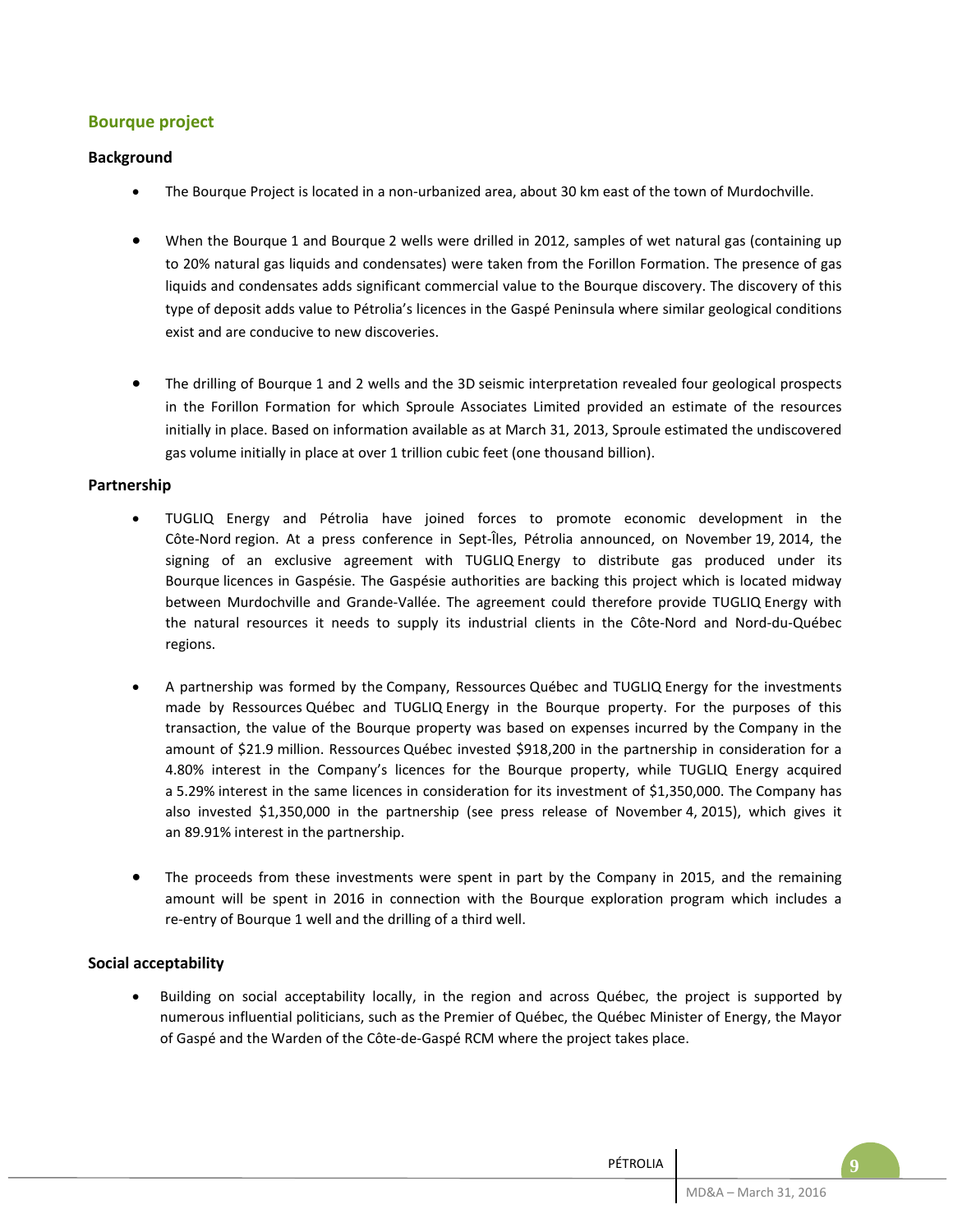- In addition, Québec's Northern Coast, which will benefit from the natural gas that would be produced, fully supports the project.
- A citizen committee will be set up by the end of summer. As is the case for such committees for our other projects, committee members will hail from civil society, as well as municipal and regional governments.

## **Other properties**

## **Other**

• Pétrolia reviewed all of its data from its other properties in the Gaspé Peninsula to identify areas with characteristics similar to those found in the Bourque Project as well as high-potential development properties.

## **COMPANY EXPERTISE**

Pétrolia has a dynamic, motivated team, with highly skilled technical personnel, making it an oil and gas industry leader in Québec.

All Company worksites employ industry best practices. As a result, every effort is made to reduce environmental and social risk as much as possible. On that front, an emergency measures plan tailored to the reality of each region is prepared to prevent and react effectively to emergency situations.

| PÉTROLIA |                       |  |
|----------|-----------------------|--|
|          | MD&A - March 31, 2016 |  |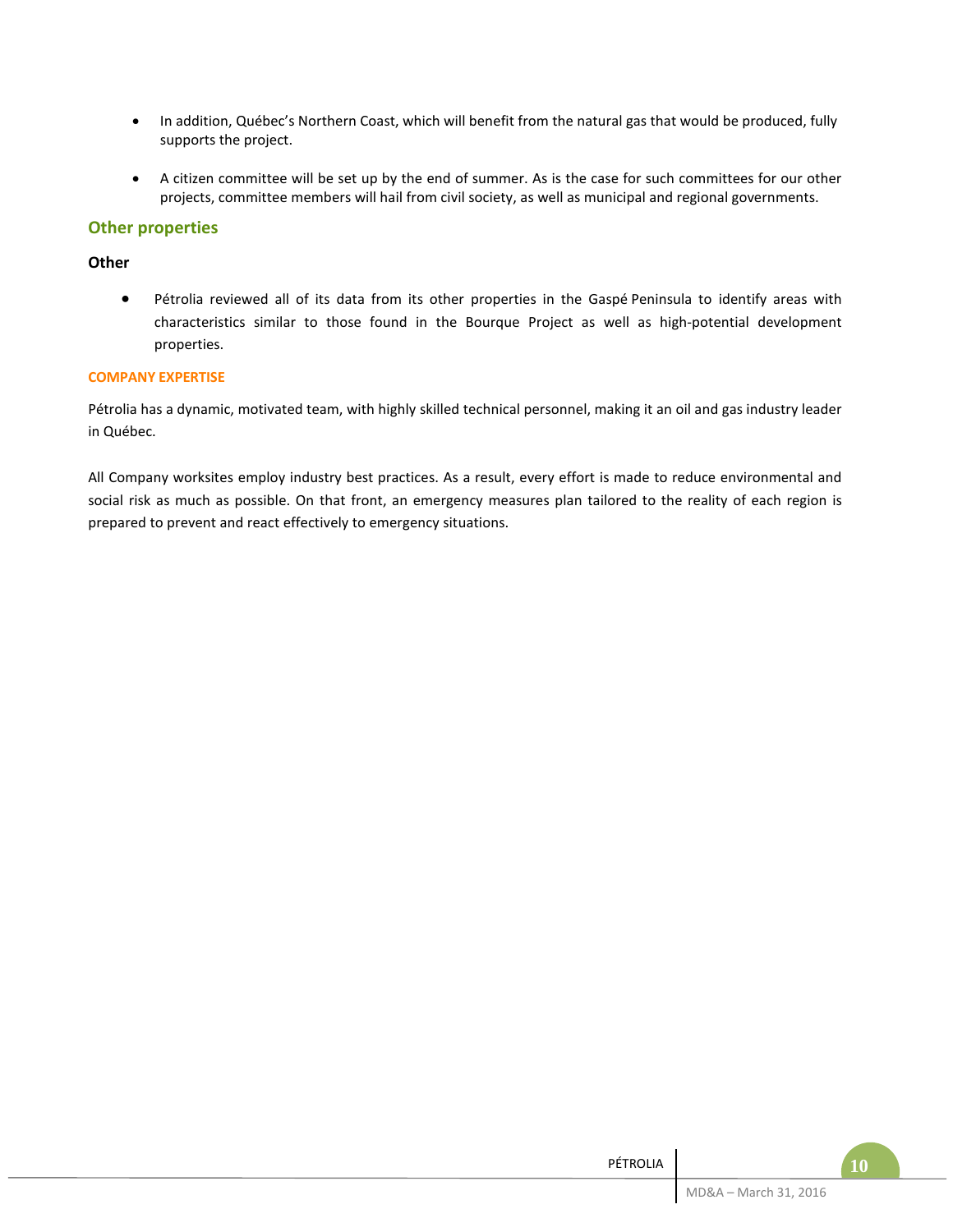## **MANAGEMENT'S ANALYSIS OF FINANCIAL INFORMATION**

#### **OPERATING RESULTS AND CASH POSITION**

Revenues for the three-month period ended March 31, 2016 consisted of \$16,293 in interest income from short-term investments, compared with \$6,443 for the three-month period ended March 31, 2015, \$16,724 in project management revenues, compared with \$98,744, and nil other income, compared with \$5,212, year over year. For the quarter, revenues from oil deposit evaluation amounted to \$10,924, compared with nil in the first quarter of 2015, and are recognized as a reduction of exploration expenses.

Project management revenues comprise management fees invoiced by the Company as a project operator for exploration work, with such fees varying based on the operation work performed over the period.

The Company recognized a loss of \$307,835 for the three-month period ended March 31, 2016, compared with a loss of \$305,523 for the three-month period ended March 31, 2015.

As at March 31, 2016, the Company had cash and cash equivalents of \$5,063,806 including \$3,753,002 held for exploration purposes, and \$2,148,470 in positive working capital.

#### **ANALYSIS OF CASH FLOWS**

For the three-month period ended March 31, 2016, the Company reported a net loss of \$307,835, compared with a net loss of \$305,523 for the three-month period ended March 31, 2015. For the first quarter of 2016, cash inflows from the Company's operating activities amounted to \$581,510, compared with cash inflows of \$696,812 for the same period of 2015.

Cash flows used in investing activities for the three-month period ended March 31, 2016 totalled \$1,790,789, mainly as a result of \$1,365,076 in exploration and evaluation expenses net of recovered amounts, \$300,000 in guarantee deposits, \$90,002 in oil and gas property costs net of recovered amounts and \$29,757 in contributions from associates. Cash flows used in investing activities for the three-month period ended March 31, 2015 totalled \$3,485,851, mainly as a result of \$3,398,555 in exploration and evaluation expenses net of recovered amounts, \$25,119 in oil and gas property costs net of recovered amounts and \$62,134 in contributions from associates.

Cash flows used in financing activities for the three-month period ended March 31, 2016 totalled \$86,667, owing primarily to share issuance costs paid during the quarter for financing completed in November 2015. Cash inflows from financing activities for the same period in 2015 amounted to \$2,029,321, primarily as a result of the issuance of 2,728,500 flow-through shares for net proceeds from share issuance of \$2,030,918.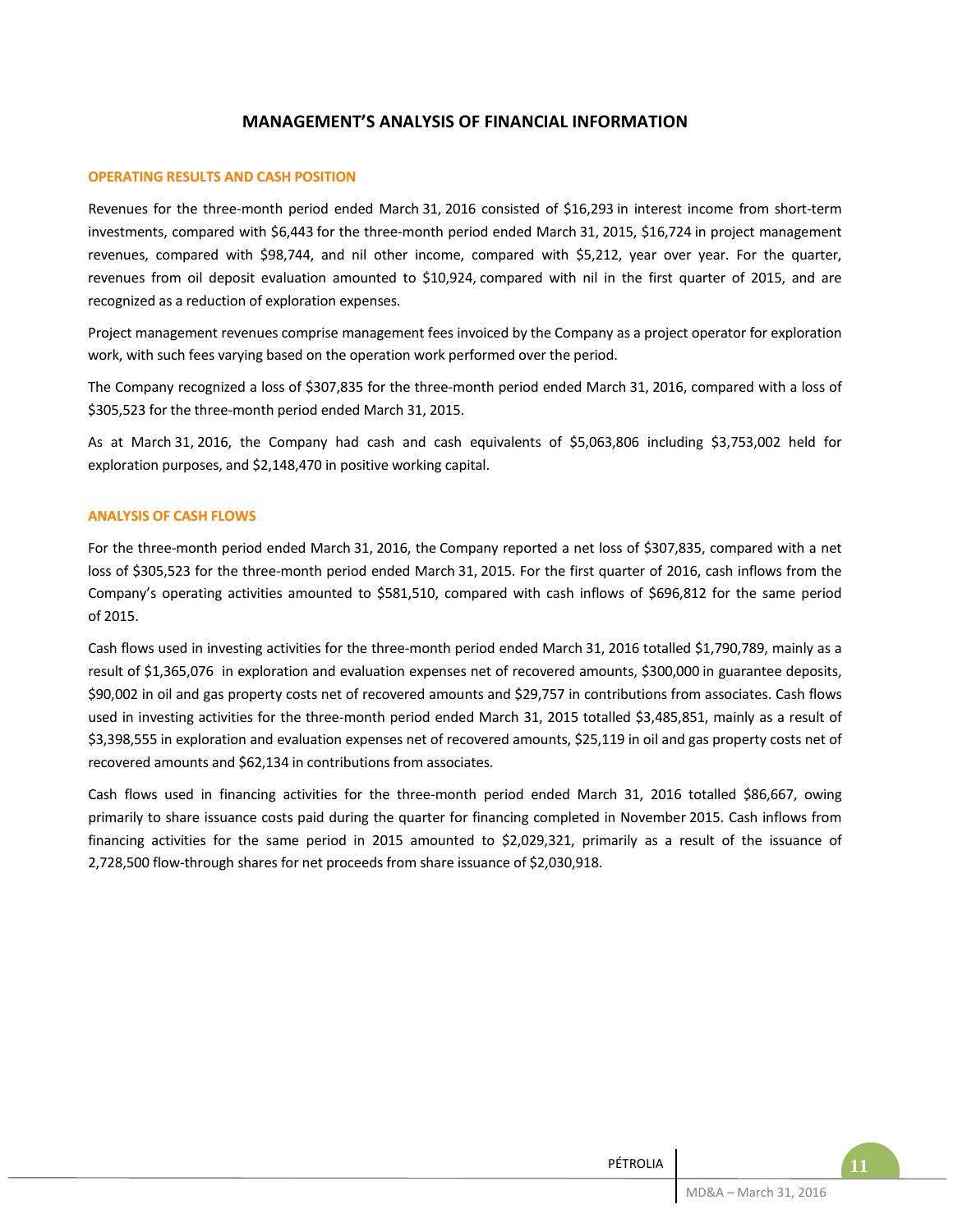#### **ANALYSIS OF OPERATING AND ADMINISTRATIVE EXPENSES**

Operating and administrative expenses for the three-month period ended March 31, 2016 decreased by \$28,859 compared with the same period of the previous fiscal year, and the Company re-invoiced operating and administrative expenses totalling \$191,554.

The main differences in operating and administrative expenses were as follows:

- Share-based compensation: Decrease of \$22,275 in the first quarter 2016 given that no stock options were issued during the period.
- Professional services: During the period ended March 31, 2016, professional services increased more than \$55,000 year over year, as non-recurring professional fees were incurred in the 2016 period.
- Salaries and employee benefits: Operating expenses were higher in the first quarter of 2015 due to the hiring of personnel to meet the different manpower needs related to drilling the Haldimand 4 well and termination benefits paid to an officer.

## **ANALYSIS OF SHARE OF ASSOCIATES**

The Company's share in the net losses of associates for the first quarter of 2016 totalled \$32,217, compared with \$42,989 for the first quarter of 2015.

## **Financial information**

Key financial information for the interests held by Pétrolia in Anticosti Hydrocarbons L.P. and Anticosti Hydrocarbons General Partner Inc. [21.7% of units] through Investissement PEA inc. was as follows:

| As at<br>March 31, 2016 | As at<br>March 31, 2015 |
|-------------------------|-------------------------|
|                         | 114,508,003             |
| 714,714                 | 381,388                 |
| 124,203,691             | 114,126,615             |
|                         |                         |
| (148, 695)<br>(32,217)  | (198,406)<br>(42,989)   |
|                         | 124,918,405             |

| PÉTROLIA |                       |  |
|----------|-----------------------|--|
|          | MD&A - March 31, 2016 |  |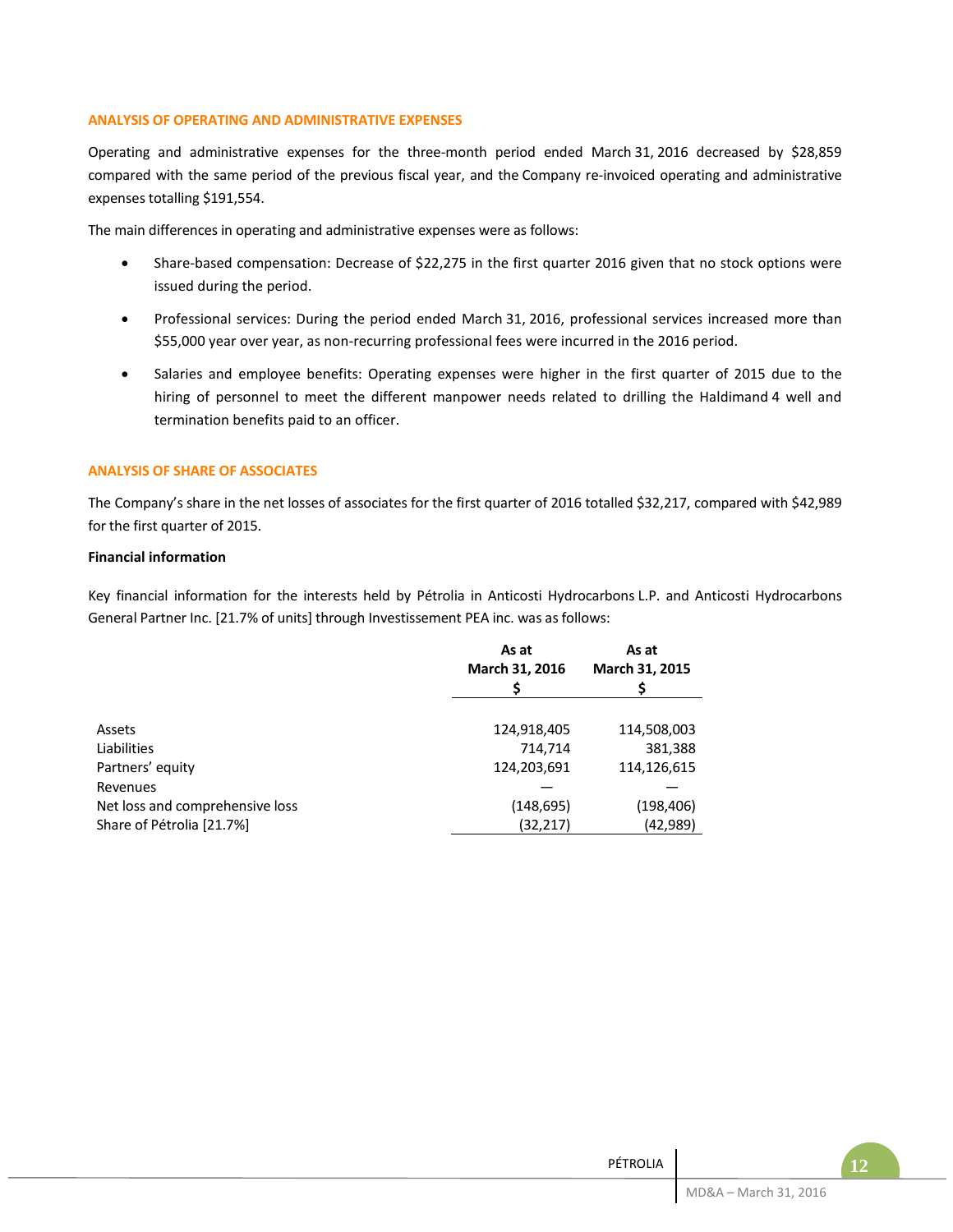## **SUMMARY OF QUARTERLY RESULTS**

The information for the summary of quarterly results is based on International Financial Reporting Standards ("IFRS").

|                                       | <b>March</b><br>2016 | <b>December</b><br>2015 | September<br>2015 | June<br>2015  |
|---------------------------------------|----------------------|-------------------------|-------------------|---------------|
|                                       | \$                   | \$                      | \$                | \$            |
| Revenues (including financial income) | 23,167               | 51,627                  | 27,912            | 55,442        |
| Net loss                              | (307,835)            | (697,221)               | $(187,096)^1$     | $(362,795)^1$ |
| Net loss per share                    |                      |                         |                   |               |
| Basic                                 | (0.003)              | (0.008)                 | (0.002)           | (0.005)       |
| <b>Diluted</b>                        | (0.003)              | (0.008)                 | (0.002)           | (0.005)       |
|                                       |                      |                         |                   |               |
|                                       | <b>March</b>         | <b>December</b>         | September         | June          |
|                                       | 2015                 | 2014                    | 2014              | 2014          |
|                                       | \$                   | \$                      | \$                | \$            |
| Revenues (including financial income) | 104,412              | 40,289                  | 107,406           | 63,644        |
| Net loss                              | $(305, 523)^{1}$     | (740,982)               | (298,900)         | (975, 907)    |
| Net loss per share                    |                      |                         |                   |               |
| <b>Basic</b>                          | (0.004)              | (0.010)                 | (0.004)           | (0.013)       |
| <b>Diluted</b>                        | (0.004)              | (0.010)                 | (0.004)           | (0.013)       |

Revenues consist primarily of interest income, rental income and project management revenues for each quarter. Operating and administrative expenses and shares of associates are relatively stable from quarter to quarter and the main differences were discussed above. The main changes in quarterly income (loss) resulted from the following:

| $2014 - May$    | Recognition of share-based payment of \$148,843 |
|-----------------|-------------------------------------------------|
| 2014 - November | Recognition of share-based payment of \$305,492 |
| $2015 - March$  | Recognition of share-based payment of \$22,275  |
| $2015 - May$    | Recognition of share-based payment of \$31,006  |
| 2015 - November | Recognition of share-based payment of \$222,663 |

1 During the quarter ended September 30, 2015, the Company reviewed the calculation of the deferred tax recovery, adjusting it to \$50,004 from \$142,786 for the first quarter of 2015 and to \$112,290 from \$239,773 for the second quarter of 2015. These adjustments resulted in increases in the deferred tax liability by \$92,782 as at March 31, 2015 and by \$126, 983 as at June 30, 2015 while the net loss increased and retained earnings decreased by these same amounts for the three-month periods ended March 31, 2015 and June 30, 2015. Those adjustments also increased net loss per share and net diluted loss per share by \$0.001 and \$0.002, respectively, for the three-month periods ended March 31, 2015 and June 30, 2015.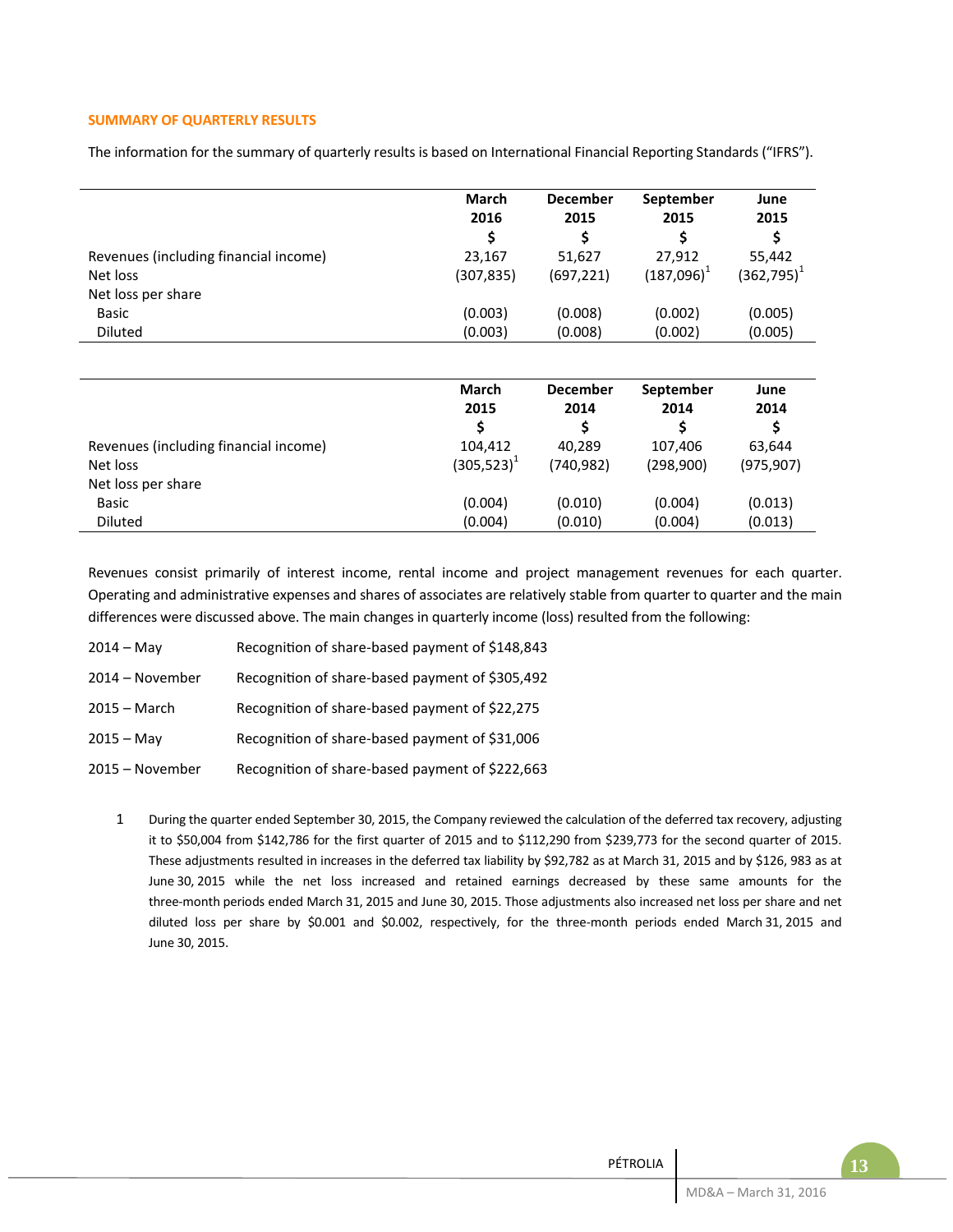#### **RELATED PARTY TRANSACTIONS**

The Company's related parties include other related parties and key management personnel, as described below.

Unless otherwise indicated, none of the transactions involve special terms or conditions and no guarantees were given or received. Outstanding balances are usually settled in cash.

## **TRANSACTIONS WITH KEY MANAGEMENT PERSONNEL**

Key management personnel compensation includes the following expenses:

| [3 months]<br>[3 months]                                 |  |
|----------------------------------------------------------|--|
| \$<br>S                                                  |  |
| Short-term employee benefits:                            |  |
| Salaries and employee benefits<br>96,793<br>371,546      |  |
| Director fees<br>32,250<br>37,735                        |  |
| 403,796<br>Total short-term employee benefits<br>134,528 |  |
| 21,450<br>29,150<br>Fees                                 |  |
| 22,275<br>Share-based compensation                       |  |
| Total compensation<br>455,221<br>155,978                 |  |

During the periods ended March 31, 2016 and 2015, no options granted under the stock option plan were exercised by key management personnel.

#### **RELATED COMPANIES AND OTHER PARTIES**

Transactions were carried out:

With a company in which a director is a majority shareholder:

|                                             | 2016             | 2015             |
|---------------------------------------------|------------------|------------------|
|                                             | [3 months]<br>\$ | [3 months]<br>\$ |
| Comprehensive income:<br>Other expenses     | 3,900            | 5,300            |
|                                             |                  |                  |
| With an associate:                          |                  |                  |
|                                             | 2016             | 2015             |
|                                             | [3 months]<br>\$ | [3 months]<br>\$ |
|                                             |                  |                  |
| Comprehensive income:<br>Project management | 10,362           | 8,281            |

As at March 31, 2016, an amount of \$298,168 [December 31, 2015 – \$944,309] was receivable from Anticosti Hydrocarbons L.P.

| PÉTROLIA |                       | L٤ |
|----------|-----------------------|----|
|          | MD&A - March 31, 2016 |    |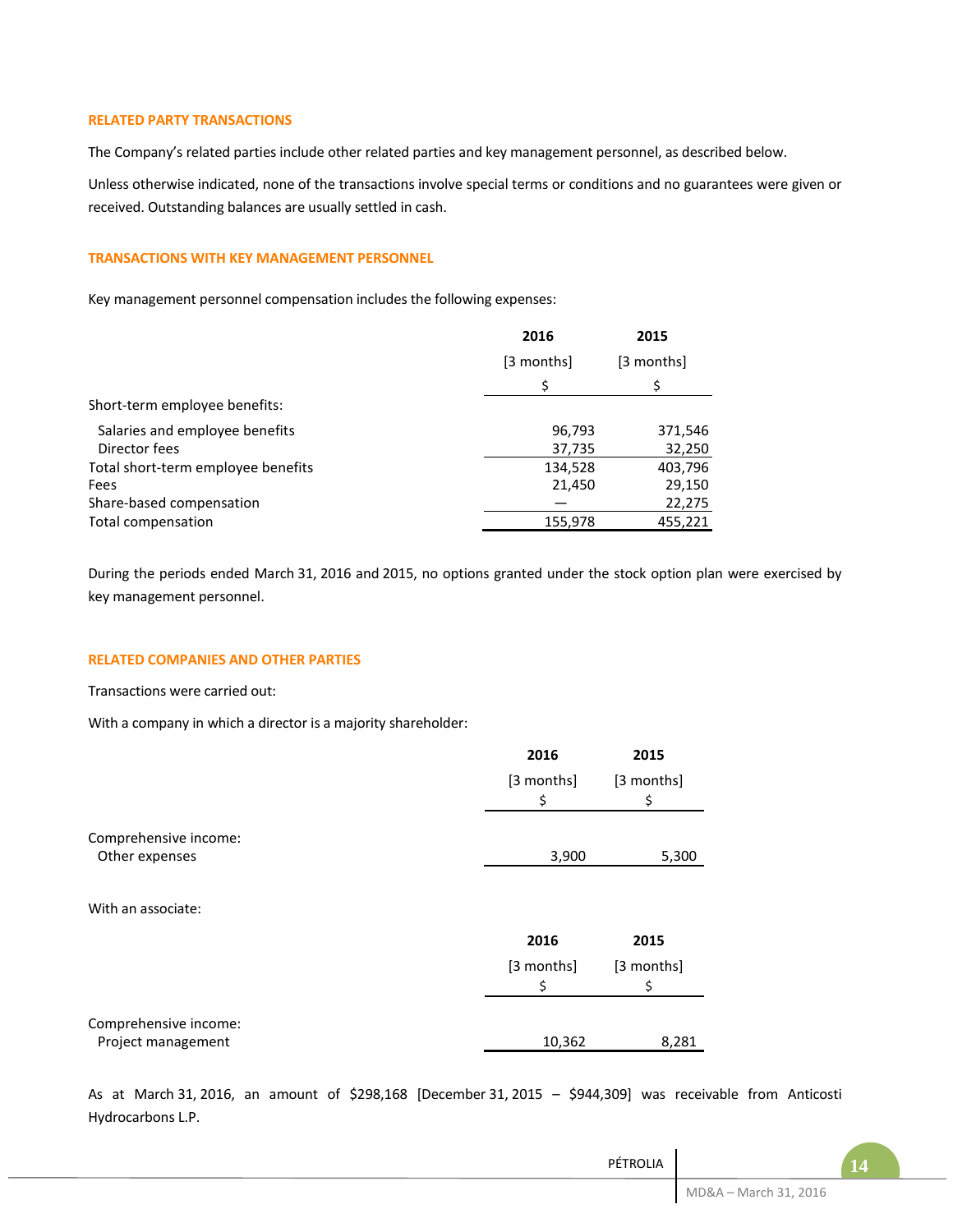In addition, as at March 31, 2016, a contribution of \$20,924 [December 31, 2015 – \$19,637] was payable to Anticosti Hydrocarbons L.P., while a contribution of \$11,293 [December 31, 2015 – \$10,120] was payable to Anticosti Hydrocarbons General Partner Inc.

These transactions were in the normal course of business and measured at the exchange amount, which is the amount of consideration established and agreed to by the related parties.

#### **FINANCIAL INSTRUMENT DISCLOSURE**

#### **Risk management policy**

The Company's financial assets and liabilities expose it to various risks. The following analysis provides an assessment of those risks as at the period end date, that is, March 31, 2016.

#### **Credit risk**

The financial instruments that give rise to potential credit risk exposure for the Company consist primarily of cash, cash equivalents and receivables. The Company's cash and cash equivalents are held with or are issued by established Canadian financial institutions. The receivables are mostly amounts due from partners and associates for exploration work carried out by the Company as the designated operator. Therefore, management considers the risk of nonperformance of these instruments to be remote.

#### **Liquidity risk**

Liquidity risk is the risk that the Company will not be able to meet its financial obligations as they come due or can do so only at excessive cost. The Company finances its growth by issuing shares, selling interests in some of its oil assets and by obtaining short-term loans. One of management's primary financial goals is to maintain an optimal level of liquidity through the active management of its exploration activities. The Company's maximum exposure to liquidity risk is equal to the amounts recognized under trade and other payables, which will be paid in the following quarter, and bank borrowings to be repaid as contractually agreed under the loan agreement.

#### **Market risk**

Market risk is the risk that the fair value or future cash flows of a financial instrument will fluctuate because of changes in market conditions. Market risk comprises three types of risk: interest rate risk, currency risk and other price risk. The Company is exposed to one of those risks, namely interest rate risk.

#### **Interest rate risk**

The Company is exposed to fair value risk through interest rate risk on its fixed-rate financial instruments.

#### **JUDGMENTS, ESTIMATES AND ASSUMPTIONS**

For a complete description of the judgments, estimates and assumptions made by management in the preparation of its annual consolidated financial statements, see note 4 to the annual consolidated financial statements as at December 31, 2015.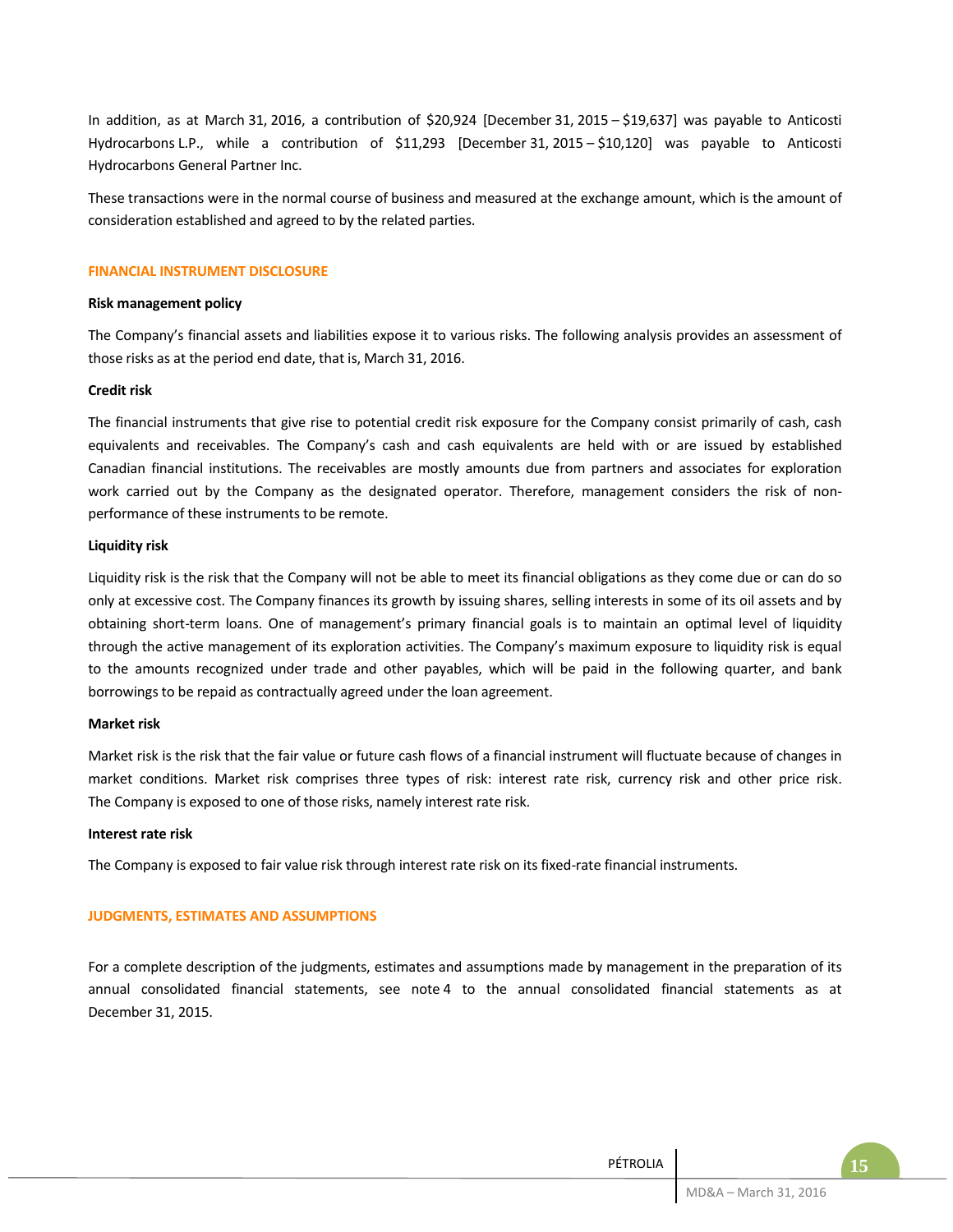#### **FUTURE CHANGES IN ACCOUNTING POLICIES**

For a complete description of future changes in accounting policies, see note 3 to the annual consolidated financial statements as at December 31, 2015.

#### **CAPITAL MANAGEMENT**

For a complete description of the Company's capital management policy, see note 21 to the annual consolidated financial statements as at December 31, 2015.

#### **OTHER INFORMATION**

#### (a) Supplemental documents

Certain supplemental documents, including prior management reports and press releases, are available online at [www.sedar.com](http://www.sedar.com/) in the documents section or on Pétrolia's website a[t www.petrolia-inc.com.](http://www.petrolia-inc.com/)

#### (b) Regulation 51-102 Section 5.2

Exploration expenses for the three-month period ended March 31, 2016 are detailed as follows:

|                                      | Geology                  | Geophysics               | Completion<br>and<br>drilling | <b>Analysis</b> | <b>Fracking</b>          | General<br>expenses | Options                  | Provision                | Site<br>maintenance | Total   |
|--------------------------------------|--------------------------|--------------------------|-------------------------------|-----------------|--------------------------|---------------------|--------------------------|--------------------------|---------------------|---------|
|                                      | \$                       | \$                       | \$                            | \$              | \$                       | \$                  | \$                       | \$                       | \$                  | \$      |
| Anticosti                            | $\overline{\phantom{a}}$ | $\overline{\phantom{a}}$ | $\overline{\phantom{a}}$      |                 | $\overline{\phantom{m}}$ | 436                 |                          |                          |                     | 436     |
| Gastonguay                           |                          |                          |                               |                 |                          |                     |                          |                          |                     |         |
| Gaspésia<br>Marcel-Tremblay<br>Edgar |                          |                          |                               |                 |                          |                     |                          |                          |                     |         |
| Gaspé                                | 15,440                   | 1,139                    | 2,652                         |                 | $\overline{\phantom{a}}$ | 11,578              |                          | $\overline{\phantom{a}}$ | 640                 | 31,449  |
| Bourque                              | 1,823                    | $\overline{\phantom{a}}$ | 17,258                        |                 | $\overline{\phantom{a}}$ | 1,017               | $\overline{\phantom{0}}$ | $\overline{\phantom{a}}$ | 1,210               | 21,308  |
| Haldimand                            | 4,043                    | $\overline{\phantom{a}}$ | 294,194                       | 656             | $\overline{\phantom{a}}$ | 37,704              |                          | $\overline{\phantom{a}}$ | 22,955              | 359,552 |
| Tar Point                            | $\overline{\phantom{0}}$ | $\overline{a}$           | $\overline{\phantom{a}}$      |                 | $\overline{\phantom{0}}$ | 157                 | ٠                        | $\overline{\phantom{m}}$ | 686                 | 843     |
| Matapédia                            |                          |                          |                               |                 |                          |                     |                          |                          |                     |         |
|                                      | 21,306                   | 1,139                    | 314,104                       | 656             | $\blacksquare$           | 50,892              |                          | $\blacksquare$           | 25,491              | 413,588 |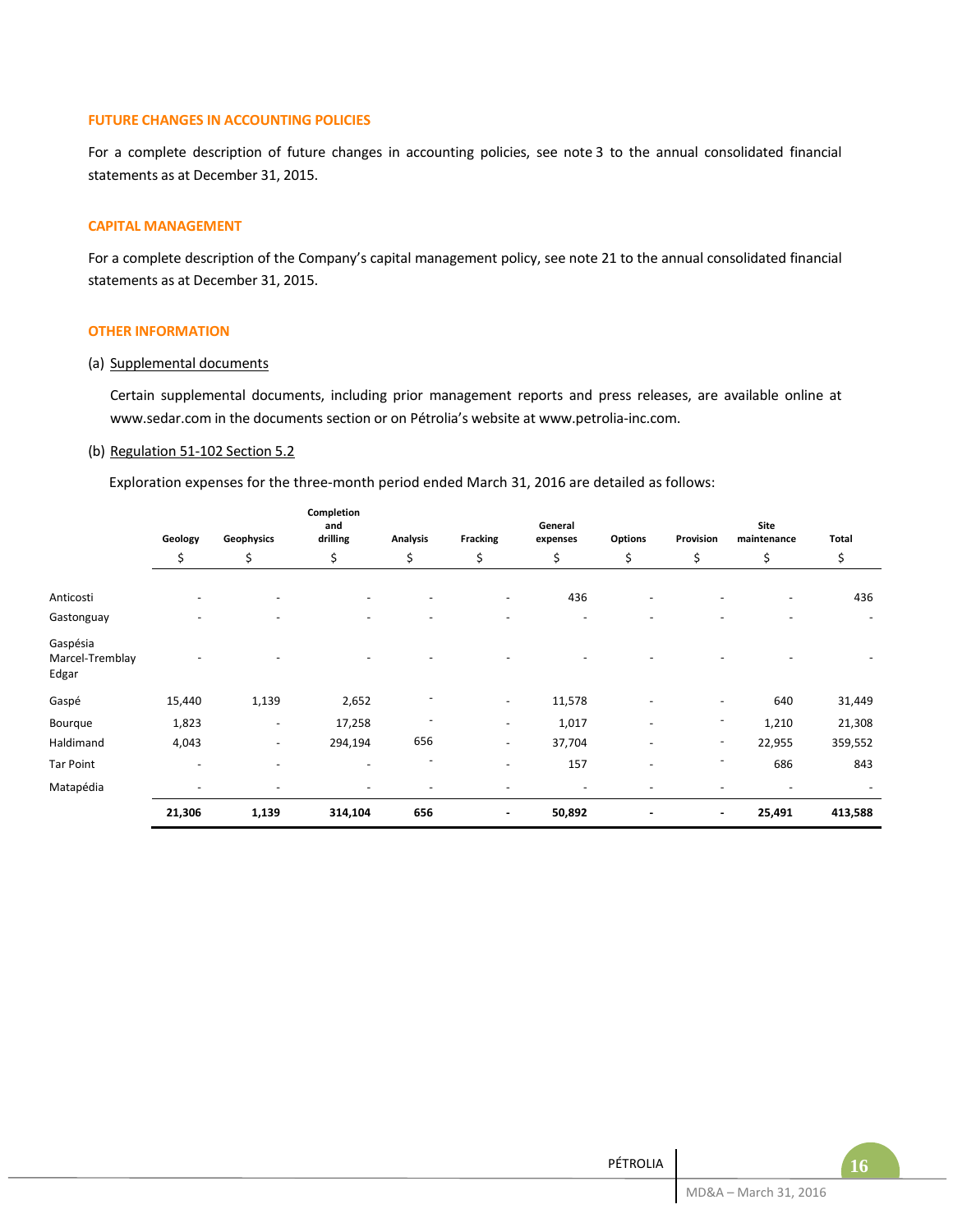|                                      | Geology                  | Geophysics               | Completion<br>and<br>drilling | <b>Analysis</b>          | <b>Fracking</b>          | General<br>expenses      | <b>Options</b>           | Provision                | Site<br>maintenance      | <b>Total</b> |
|--------------------------------------|--------------------------|--------------------------|-------------------------------|--------------------------|--------------------------|--------------------------|--------------------------|--------------------------|--------------------------|--------------|
|                                      | \$                       | \$                       | \$                            | \$                       | \$                       | \$                       | \$                       | \$                       | \$                       | \$           |
| Anticosti                            | $\overline{\phantom{a}}$ | $\overline{\phantom{a}}$ | 202                           | $\overline{\phantom{a}}$ | $\overline{\phantom{a}}$ | 1,588                    | $\overline{\phantom{a}}$ | 37,788                   | $\overline{\phantom{a}}$ | 39,578       |
| Gastonguay                           | 78                       | ۰                        |                               |                          |                          |                          |                          |                          |                          | 78           |
| Gaspésia<br>Marcel-Tremblay<br>Edgar | 332                      |                          |                               |                          |                          |                          |                          |                          |                          | 332          |
| Gaspé                                | 863                      | 600                      | $\overline{\phantom{a}}$      | 75                       | $\sim$                   | 259,471                  | $\overline{\phantom{a}}$ | 30,881                   | $\overline{\phantom{a}}$ | 291,890      |
| Bourque                              | 563                      | 4,881                    |                               | $\overline{\phantom{a}}$ | $\overline{\phantom{a}}$ | 2,020                    | $\overline{\phantom{a}}$ | 111,059                  | $\overline{\phantom{a}}$ | 118,523      |
| Haldimand                            | 2,175                    | 600                      | 3,024,261                     | $\overline{\phantom{m}}$ | $\overline{\phantom{a}}$ | 1,518                    | $\overline{\phantom{a}}$ | 79,920                   | 2,825                    | 3,111,299    |
| Tar Point                            | 75                       | $\overline{\phantom{a}}$ | $\overline{\phantom{a}}$      | $\overline{\phantom{a}}$ | $\overline{\phantom{a}}$ | 1,364                    | $\overline{\phantom{a}}$ | 26,632                   | $\overline{\phantom{m}}$ | 28,071       |
| Matapédia                            | 85                       | $\overline{\phantom{a}}$ | $\overline{\phantom{0}}$      | $\overline{\phantom{a}}$ | $\overline{\phantom{a}}$ | $\overline{\phantom{a}}$ | $\overline{\phantom{m}}$ | $\overline{\phantom{m}}$ |                          | 85           |
|                                      | 4,171                    | 6,081                    | 3,024,463                     | 75                       | $\blacksquare$           | 265,961                  | $\blacksquare$           | 286,280                  | 2,825                    | 3,589,856    |

Exploration expenses for the three-month period ended March 31, 2015 are detailed as follows:

## (c) Regulation 51-102 Section 5.4

#### *Information regarding shares issued, stock options and warrants as at May 25, 2016:*

Common shares: 92,420,195 shares are issued and outstanding.

Share options outstanding: The share options granted to directors, members of senior management, employees and service providers are as follows:

- 1,010,000 options exercisable at a price of \$1.52 per share until December 4, 2016;
- 75,000 options exercisable at a price of \$1.51 per share until February 22, 2017;
- 2,075,000 options exercisable at a price of \$1.02 per share until December 10, 2017;
- 150,000 options exercisable at a price of \$1.14 per share until February 28, 2018;
- 400,000 options exercisable at a price of \$0.98 per share until September 14, 2018;
- 575,000 options exercisable at a price of \$0.67 per share until December 5, 2018;
- 405,000 options exercisable at a price of \$0.67 per share until May 27, 2019;
- 900,000 options exercisable at a price of \$0.49 per share until November 25, 2019;
- 75,000 options exercisable at a price of \$0.57 per share until March 25, 2020;
- 75,000 options exercisable at a price of \$0.55 per share until May 27, 2020;
- 1,800,000 options exercisable at a price of \$0.34 per share until November 24, 2020.

Warrants outstanding: Each warrant entitles the holder to purchase one common share of the Company at the stipulated exercise price until the expiry date:

- 714,286 warrants exercisable at a price of \$1.00 per share until July 11, 2016;
- 4,125,000 warrants exercisable at a price of \$0.54 per share until November 6, 2018.

| PÉTROLIA |                       |  |
|----------|-----------------------|--|
|          | MD&A - March 31, 2016 |  |